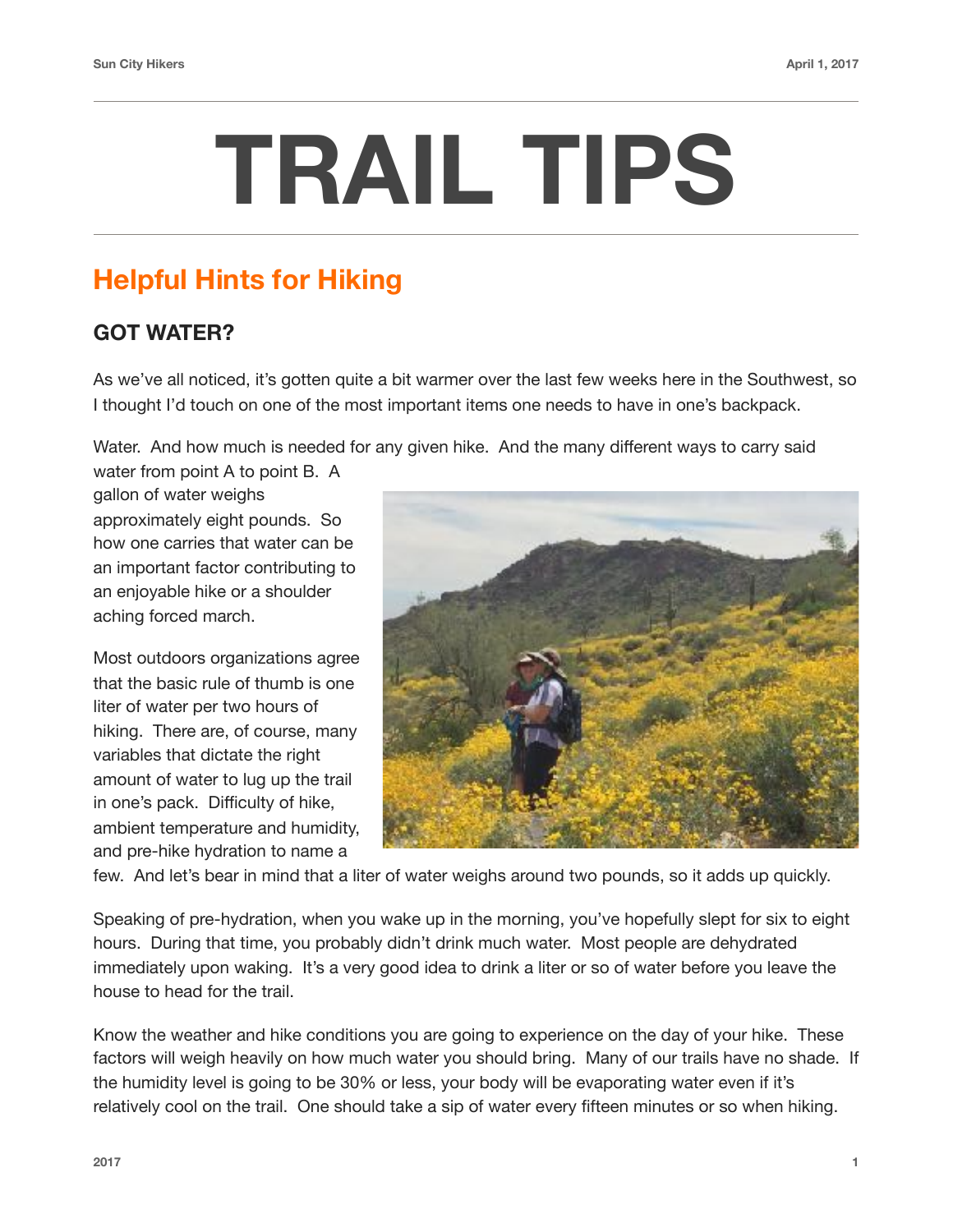By the time you feel thirsty, you're already starting to get dehydrated. If you need a drink, be sure and let the Hike Leader know you need a stop. If you don't have to urinate by the end of a two or three hour hike, you have probably not been getting enough hydration. Unless you already purged some hydration during your hike behind a convenient bush.

Early signs of dehydration are headache, slight nausea, and disorientation. Additional symptoms include dry, hot skin, flushed appearance, and lack of any sweat. Treatment is cool compresses, move victim to cool shade, and fluids with electrolytes.

I generally am a B hiker, and I always take a minimum of two liters of water with me. More often than not, I schlep three liters of water up and down the trail. Why? I'd rather have a little too much water than not enough. I recently completed a three hour, six mile hike in Skyline Regional Park with the B's, and only had about half a liter left of the three I started out with.

I'm not going to say much about water additives that some hikers prefer to use, only that they're out there. There are many good electrolyte supplements available for those that desire them, but I personally feel that supplements are only necessary for extreme conditions or extended hikes. Although, if and when I ever steel myself to do an A hike in October or April in Arizona, you just might find a packet of electrolytes or a bottle of Gatorade in my pack. Over-hydration can be just as bad as under-hydration.

So how does one carry one's precious liquid out into the wilderness? There are many containers available, and whatever works for you is just dandy.



Until recently, I used reusable water bottles. They usually come in one liter sizes, can be thrown in the dishwasher, and are relatively inexpensive. Camelback makes very good ones that I can recommend. There are many others on the market, with threaded caps, sippy tops, straws, etc. Most all are fairly durable and long lasting.

Having said that, a couple of months ago I experimented with using a Camelback water bladder in my backpack. When bladders first came on the scene many years ago, I scoffed at them. With their narrow fill necks and hard-toclean interiors, they seemed a bacterial colony waiting for a place to happen. Since then, water bladders have improved greatly. Many have wide-mouth openings that you can get a dishrag into to clean easily, and are made of materials that are germ resistant.

I am now a water bladder fan. I like the fact that I can now have a sip of water whilst ambling down the trail; no scrabbling for the bottle in my pack side pocket, which often required slipping my pack off of one shoulder to reach. My water also stays cooler in the shade inside of my pack. One